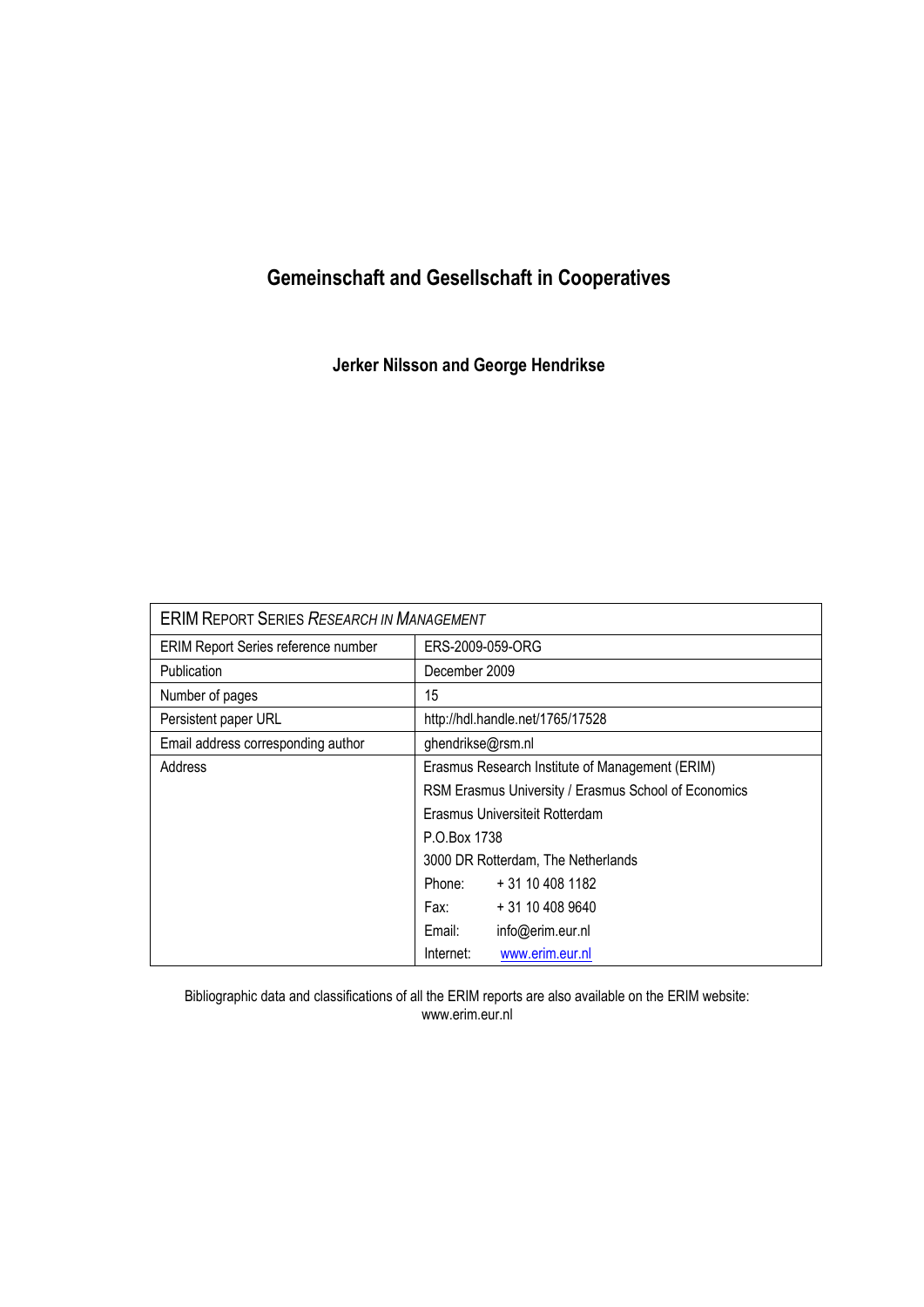# **E**RASMUS **R**ESEARCH **I**NSTITUTE OF **M**ANAGEMENT

# REPORT SERIES *RESEARCH IN MANAGEMENT*

| <b>ABSTRACT AND KEYWORDS</b> |                                                                                                                                                                                                                                                                                                                                                                                                                                                                                                                                                                                                                                                                                                                                                                                                                                                 |  |
|------------------------------|-------------------------------------------------------------------------------------------------------------------------------------------------------------------------------------------------------------------------------------------------------------------------------------------------------------------------------------------------------------------------------------------------------------------------------------------------------------------------------------------------------------------------------------------------------------------------------------------------------------------------------------------------------------------------------------------------------------------------------------------------------------------------------------------------------------------------------------------------|--|
| Abstract                     | A cooperative business consists of a cooperative society and a cooperative business firm. The<br>society of members intends to control the business in such a way as to focus the business<br>operations on its interests. The two organizational units tend, however, to follow different<br>behavioral logics. Borrowing some core concepts from classical sociology, Gemeinschaft norms<br>rule ruling within the membership, while Gesellschaft norms dominate the business firms.<br>Thereby it may be difficult to accomplish alignment between the membership organization and<br>the business organization in order to be competitive. This paper addresses the difficulties of<br>following the different logics by exploring Gemeinschaft and Gesellschaft within agricultural<br>cooperatives with a focus on the membership logics. |  |
| Free Keywords                | cooperative, membership, gemeinschaft, gesellschaft, alignment                                                                                                                                                                                                                                                                                                                                                                                                                                                                                                                                                                                                                                                                                                                                                                                  |  |
| Availability                 | The ERIM Report Series is distributed through the following platforms:<br>Academic Repository at Erasmus University (DEAR), DEAR ERIM Series Portal<br>Social Science Research Network (SSRN), SSRN ERIM Series Webpage<br>Research Papers in Economics (REPEC), REPEC ERIM Series Webpage                                                                                                                                                                                                                                                                                                                                                                                                                                                                                                                                                      |  |
| Classifications              | The electronic versions of the papers in the ERIM report Series contain bibliographic metadata<br>by the following classification systems:<br>Library of Congress Classification, (LCC) LCC Webpage<br>Journal of Economic Literature, (JEL), JEL Webpage<br><b>ACM Computing Classification System CCS Webpage</b><br>Inspec Classification scheme (ICS), ICS Webpage                                                                                                                                                                                                                                                                                                                                                                                                                                                                          |  |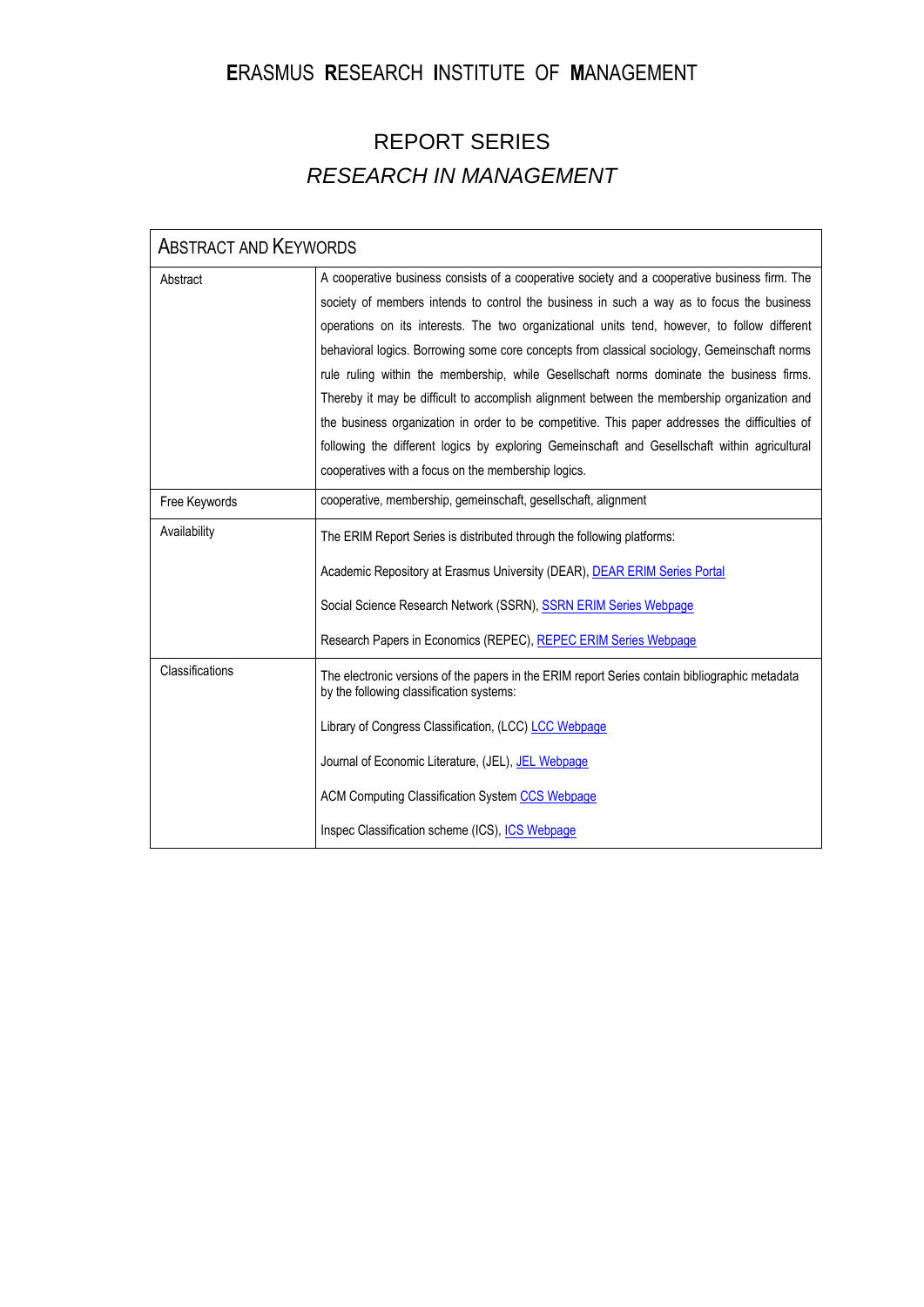# *Gemeinschaft* **and** *Gesellschaft* **in Cooperatives**

Jerker Nilsson $^{*}$  and George Hendrikse $^{\dagger}$ 

 $\overline{a}$ 

<sup>\*</sup> Department of Economics, Swedish University of Agricultural Sciences, P.O. Box 7013, SE-750 07 Uppsala, Sweden, and Department of Work Science, Business Economics and Environmental Psychology, Swedish University of Agricultural Sciences, P.O. Box 53, SE-230 53 Alnarp, Sweden. Phone: +46 18 67 17 68; E-mail: Jerker.Nilsson@ekon.slu.se

<sup>†</sup> Rotterdam School of Management, Erasmus University, P.O. Box 1738, Office T8-56, NL 3000 DR Rotterdam, The Netherlands.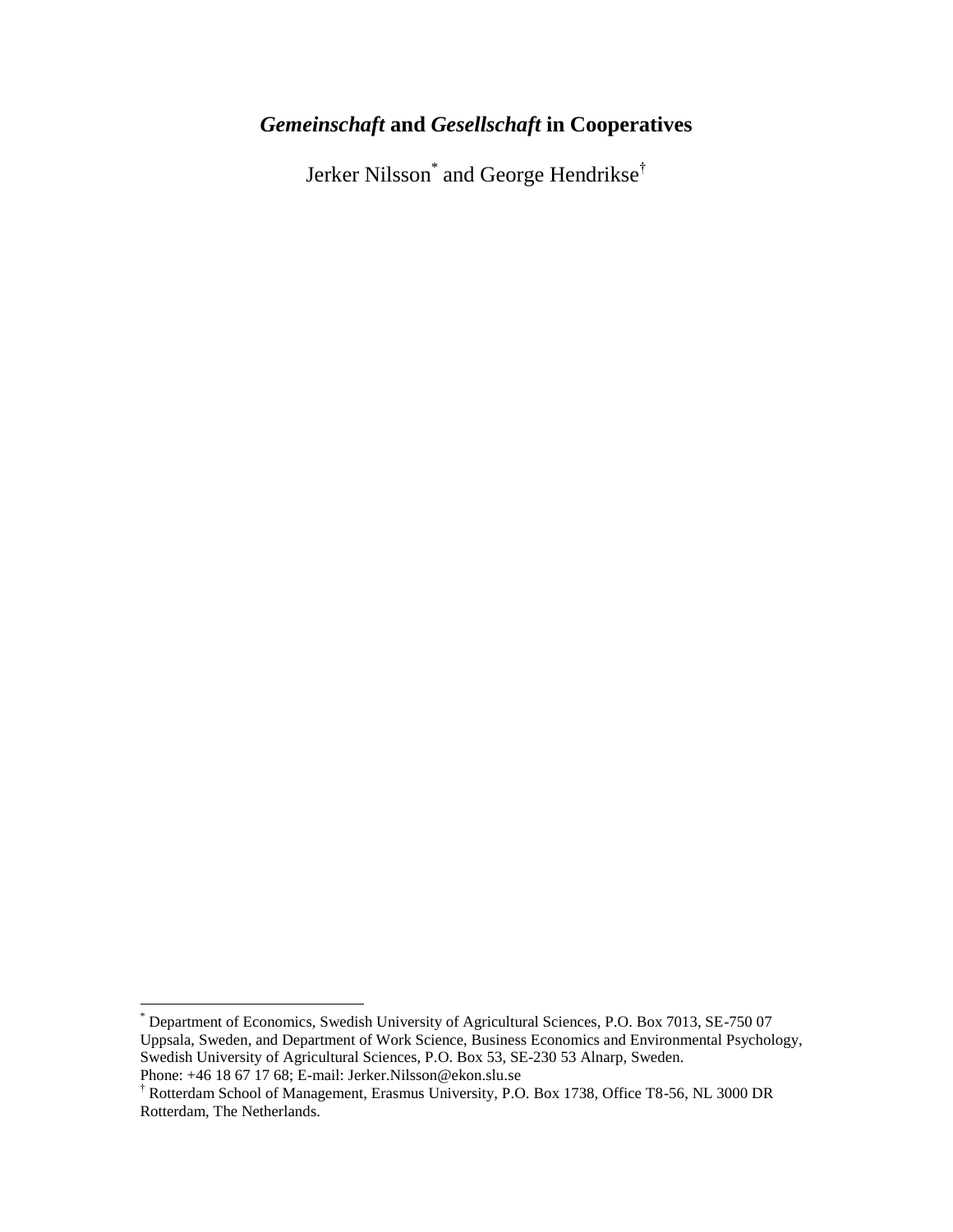## *Gemeinschaft* **and** *Gesellschaft* **in Cooperatives**

**Abstract** A cooperative business consists of a cooperative society and a cooperative business firm. The society of members intends to control the business in such a way as to focus the business operations on its interests. The two organizational units tend, however, to follow different behavioral logics. Borrowing some core concepts from classical sociology, *Gemeinschaft* norms rule ruling within the membership, while *Gesellschaft*  norms dominate the business firms. Thereby it may be difficult to accomplish alignment between the membership organization and the business organization in order to be competitive. This paper addresses the difficulties of following the different logics by exploring *Gemeinschaft* and *Gesellschaft* within agricultural cooperatives with a focus on the membership logics.

**Keywords:** Cooperative, Membership, *Gemeinschaft, Gesellschaft,* Alignment

#### **1 Introduction**

A cooperative is a dual organization. It consists of a cooperative society and a business firm. The society, hierarchically organized with a board on top, owns and controls the firm. The firm exists in order to satisfy the desires of the cooperative society's members. Hence the two units are closely interlinked and mutually dependent upon each other.

At the same time the two organizational units may be quite different. The business firm operates on market conditions; hence it has to be as efficient as competing firms. The society has members who are not only businessmen, for example farmers, but also humans, which means that the society has social attributes. The interrelationships between the various members of the cooperative society and therefore also between the members and the society at large are often characterized in terms of trust, involvement, commitment, solidarity, loyalty and similar socio-psychological constructs. The literature on cooperatives abounds with treatments about cooperative ideology where also the concept of a specific cooperative value set is found (Hakelius 1996; Hogeland 2006).

This difference between cooperative societies and cooperative firms implies that there might be different behavioral logics behind the activities within the two types of units. If so there is either a risk for poor alignment between the two or that the alignment that takes place is on the conditions of one organizational unit at the expense of the other one. In any case there is a risk for inefficient operations. This may be detrimental as the two organizational units are like the two sides of the same coin . If the cooperative society is dominated by the business firm, there is a risk for members becoming uncommitted and losing their trust in the cooperative, and therefore the members reduce their trade, do not want to invest in the cooperative and refrain from controlling the firm. Similarly, if the cooperative society forces the firm to adapt to its own demands only, there is a risk that the firm does not become competitive enough.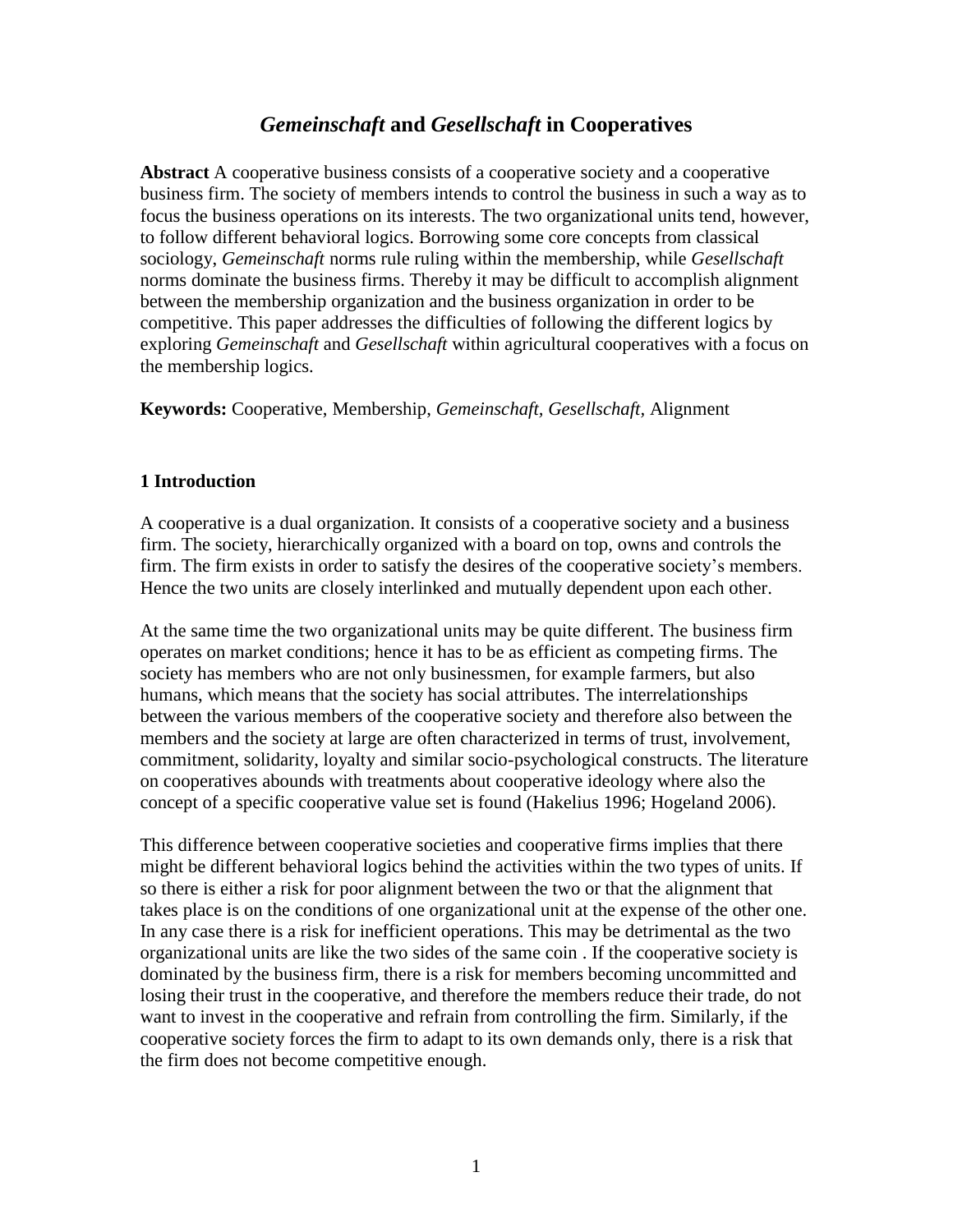While an investor-owned firm (IOF) has to consider only the business logics, a cooperative firm's success is contingent on the interplay between both logics, i.e. also the social attributes of the cooperative society. Hence King (1995, p 1160  $\&$  p 1161) states that

… efficiency considerations alone cannot be the basis for institutional design, especially in a setting of high transaction costs and increasing concentration of market power. … [T]he primary strength of cooperatives has been in providing the infrastructure and service support systems needed to deliver and implement more technologies …

It may be that the problems that many agricultural cooperatives have been facing recently and currently face are rooted in the difficulties to unite the logics of cooperative societies and business firms. Some cooperatives have transformed into another cooperative organizational model, for example by introducing individual ownership by the members (Nilsson and Ohlsson 2007) or by restructuring their internal organization (Bijman Hendrikse and Van Oijen 2007). Others have disappeared due to mergers or acquisitions (Chaddad and Cook 2004; Van der Krogt, Nilsson and Høst 2007). Some bankruptcies have taken place (Lang 2006). Other cooperatives have sold a part of their business activities to investors, thus getting a hybrid type of cooperative (van Bekkum and Bijman 2006). Still others have converted into investor-owned firms.

The above-mentioned development may be explained with the help of property rights theory in line with Furubotn and Pejovich (1972). As a cooperative expands in order to be competitive, there will be increasing information asymmetry between the members and the professional management. Therefore the members will experience difficulties in monitoring the firm, and the management will control the residual rights. The commercial logics of running a large and complex business firm and the social logics within the membership are not aligned.

The various organizational models may be expressed as different governance structures, i.e. different constellations of control rights and income rights (Hendrikse 2005). They vary for example depending on whether producer interests or capital interests guide the decision making and whether the decision making is centralized or decentralized. Hence, also the logics within the member organization versus within the cooperative business firm are embraced by the governance structures. Nevertheless, the question of what is included in the member interests, or the membership logics, is unresolved – what kind of logic exists as the members and the member organization evaluate the cooperative business? Hence with a well balanced governance structure, i.e. one that gives highpowered incentives to the members to monitor the firm, even large and complex cooperatives may thrive (Baron 2007).

This paper addresses the logics within the memberships of agricultural cooperatives. The aim of the study is to explore the logics that may be found within cooperative memberships, especially pinpointing the problems that might result in terms of poor alignment with the logics within the cooperative business firms.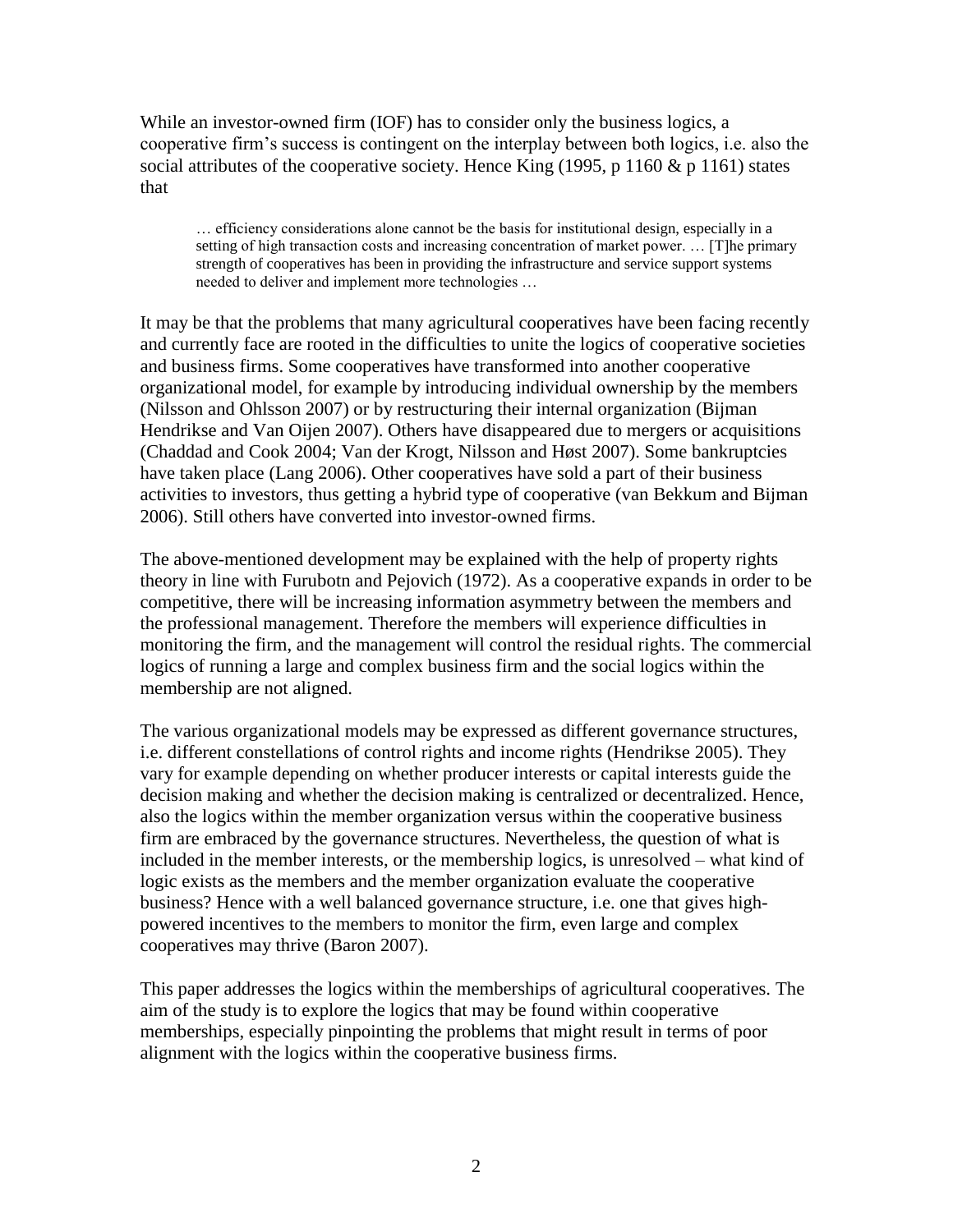The classification of logics used here is borrowed from classical sociology (Tönnies 1957). *Gemeinschaft* expresses human relationships characterized by closeness, kinship and friendship. *Gesellschaft* is a type of interaction that humans have with anonymous others. It is evident that these two logics vary considerably because agricultural cooperatives are very different from one another. They are found in different industries, different countries and cultures, and different time periods. For this sake the empirical basis for this study comprises several agricultural industries and different countries. Still, the findings can only be indicative.

The paper is structured as follows. Section 2 reports from six empirical studies within cooperative memberships, all indicating that the social forces are strong. The cases cover several countries and several agricultural industries. Following this is an account of a classical approach to explain different types of human interaction (or logics), for example the processes within the cooperative society and within the cooperative business firm. The subsequent section 4 is an analysis of the six empirical studies in light of the different logics of human interaction. Some conclusions for future research on cooperatives are drawn.

#### **2 Case studies**

#### **2.1 Member motive variety**

Member behavior in agricultural cooperatives has been subject to research in a large number of empirical studies. These studies report about farmers' motivational factors, attitudes, choice of business partners, and other behavioral constructs. In general these studies reveal that member behavior is complex and difficult to forecast.

A selection of studies is presented here. The choice of studies is based on a few conditions. First, they should be recent. Second, they should present a variety of member behavior, i.e. different agricultural industries and different countries. Hence the six studies represent cooperatives in five countries, operating in five agricultural industries. All of them present the social forces within the membership – how members look upon the cooperatives as trading partners and their willingness to be involved in the cooperatives.

#### *Swedish forest owners*

In a study of Swedish forest owners' choice between cooperative and investor-owned business partners Enander, Melin and Nilsson (2009) found that the forest owners often base themselves on personal relations to the representatives of the buying firms. Because the ownership of forest land represents substantial amounts of capital, the forest owners should reasonably be keen to get the highest possible price for their timber. It should be noted that forestry is regarded as an agricultural industry as a large share of Sweden's forest land is owned by farmers.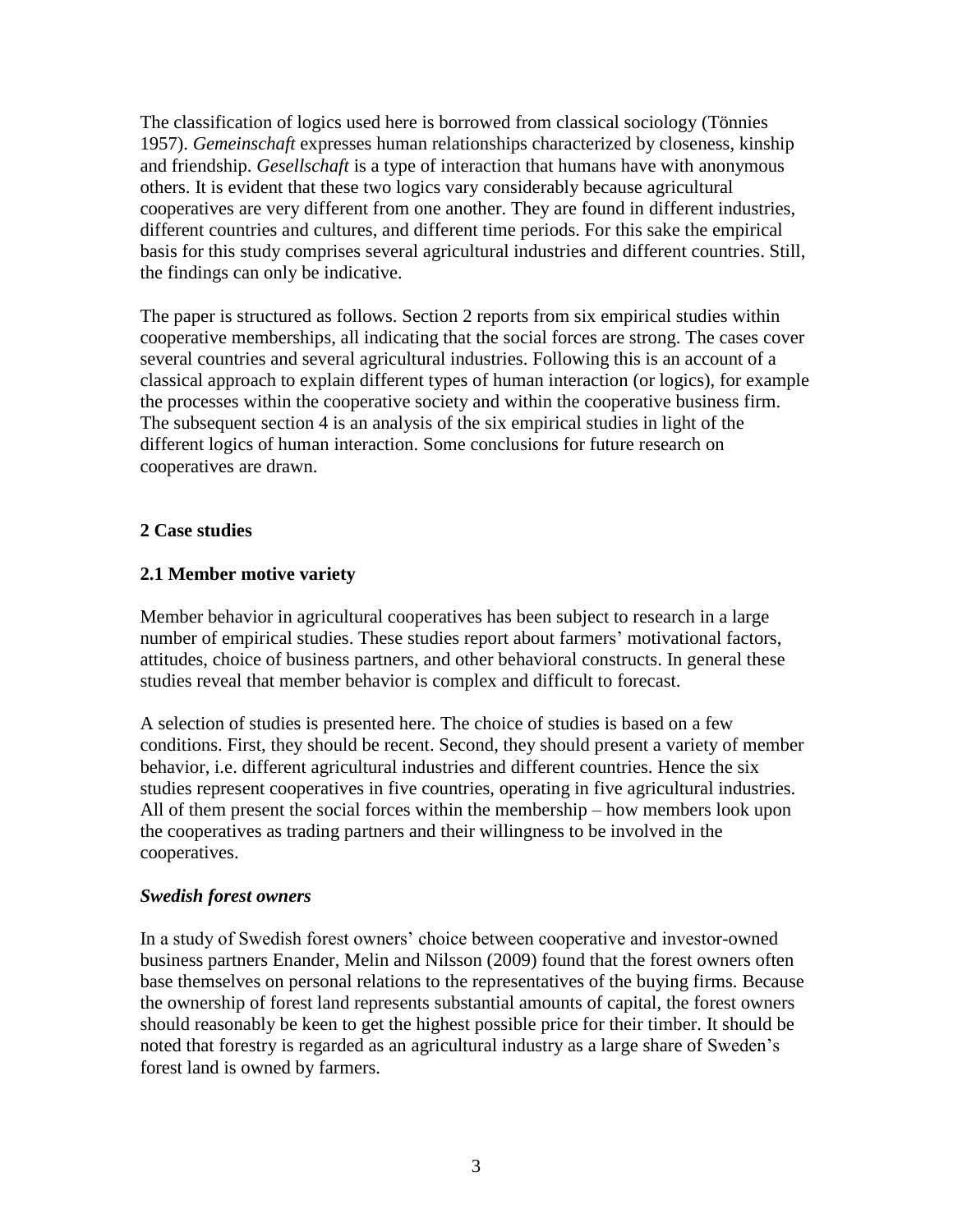One possible explanation for the forest owners' behavior is that the calculation of prices is a complicated matter because no two trees are identical. Likewise, the forestry cooperatives and the investor-owned processors apply different pricing principles, whereby the forest owners have difficulties in comparing the prices. Moreover, while the investor-owned processors pay a flat price, the major cooperative also pays patronage refunds, a dividend that is difficult to know beforehand, as well as bonus shares.

Some forest owners even regard the buying firms' representatives as personal friends even though they must reasonably understand that these persons' interests are directly opposite to their own interests. A possible reason may be that conducting forestry operations involves considerable complexities for many owners so they are in need of assistance and advice.

An outside observer would believe that the forest owners, due to the difficulties in assessing the two optional buyer categories, would discuss with each other in order to obtain information. That is, however, not the case. On the contrary the forest owners hardly ever exchange experiences about different business partners. This is a sensitive issue and they do not want to jeopardize their relations with other forest owners.

If the forest owners are not affected by other forest owners' choice of business partners they are the more influenced by traditions. A large share of the respondents said that they have the same partner firm as their parents had. The business partners are inherited from one generation to the next.

All in all, the forest owners' behavior seems to be loaded with sentiments – about cooperative versus non-cooperative partners, relationships to the processing firms' representatives, relationships to neighboring forest owners, relationships to family, etc. When planning its operations the forestry cooperative has to take these behavioral traits into account and likewise in its running of the member organization and in all other exchange with the members.

#### *Macedonian dairy farmers*

Krstevska and Nilsson (2009) report about Macedonian dairy farmers' relationships with different types of buying firms. Diary farms in Macedonia are divided into small and large farms. The small farms have only a few cows while the large farms may have twenty or more cows. The large farmers' behavior resembles that of dairy farmers in Western Europe. The processors have cool tanker trucks, which collect the milk at the farms every second day.

The small dairy farmers are different. Their handling of the milk is purely manual and they have no cooling equipment. Even though they deliver the milk to special collection stations in the villages twice per day, the quality of the milk becomes poor (contaminated by bacteria, high amount of cells, low on protein, etc.). This milk can not be delivered to a firm that processes the raw product to any value-added products. If this were to happen, the price would be extremely low. Instead the milk is sold to small processors in the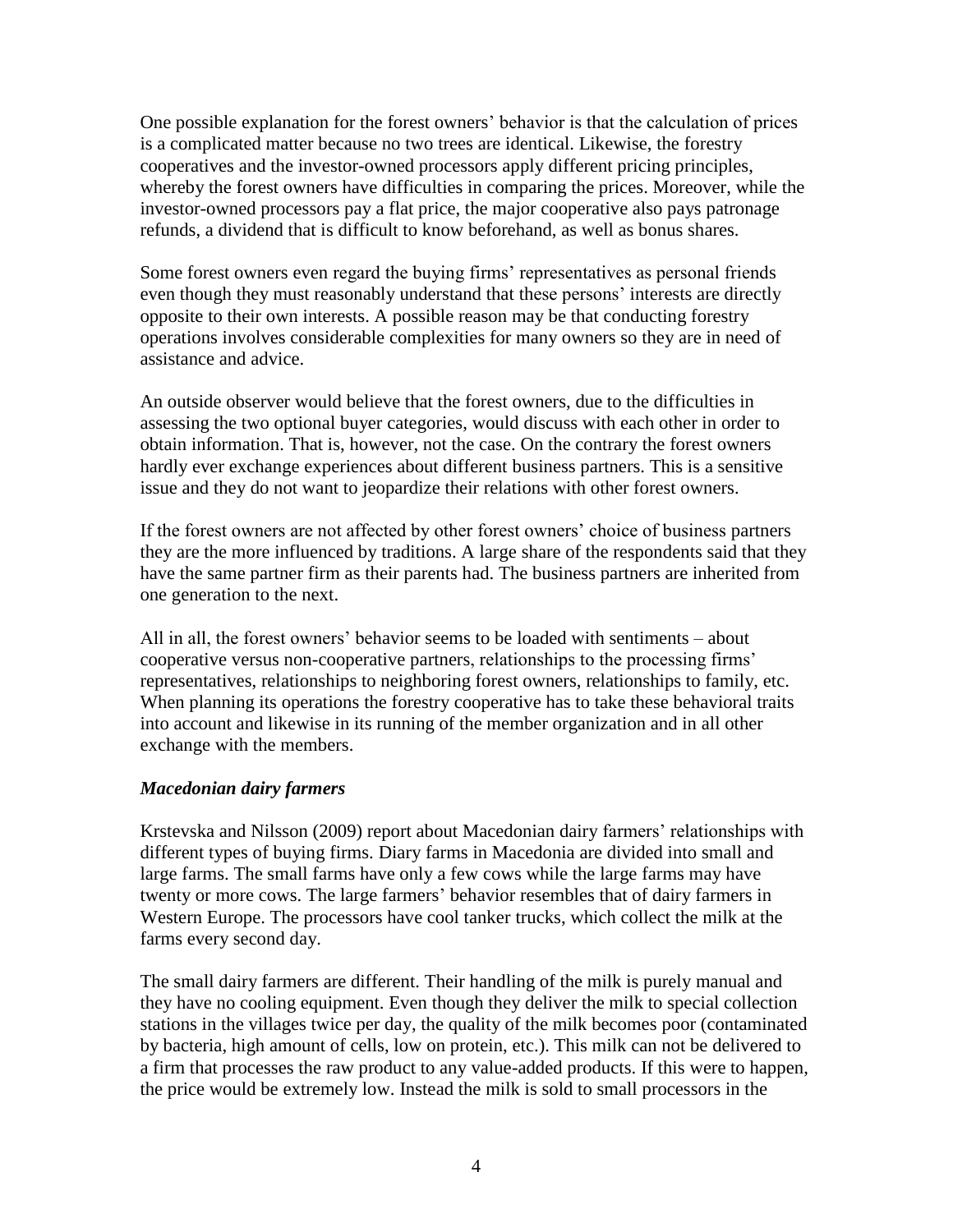villages where it is mainly made into yoghurt. These small dairies pay a fixed per liter price because they have no equipment for measuring quality.

There are social connections between the smallholders so they generally inform each other about everything they do. There are, however, also strong links between the smallholders and the yoghurt producers in the villages. These links contribute to preserve the trading pattern. Hence, no development takes place. Alternatively the dairy farmers (small as well as large) could have established a cooperative firm which would advice them about how to get better milk quality and to market the milk at a higher price. Such cooperatives are, however, not established since the farmers have little trust in one another and they also lack both capital to invest in a cooperative and skills to organize it.

In conclusion, the small dairy farmers are to a large extent driven by social forces, which contribute to preserve status quo, preventing the formation of a cooperative and the improvement of milk quality and the search for alternative processing firms.

#### *Russian agricultural producers*

Another study that concerns farmers' disinterest in cooperative organizations treats Russian experiences (Golovina and Nilsson 2009). Because the agricultural producers have no tradition of cooperative business the Russian government has instituted a number of marketing and supply cooperatives. A survey among the agricultural producers shows that these top-down organized cooperatives have meager survival chances.

The population of agricultural producers is extremely heterogeneous, comprising both former kolzhoses and sovzhoses (with a few thousand hectares) and household farmers (with about one hectare on average). Hence the degree of trust within the memberships is extremely small. The cooperatives that the governmental authorities have established are about to fade away as the equity capital is being lost. The chairman of the board is often one of the very large agricultural producers, and he has not the ability to unite the very heterogeneous membership – on the contrary his interest is to promote his own interests.

#### *Members of a Swedish farm supply and grain marketing cooperative*

The board of directors of Sweden's largest agricultural cooperative faced problems as the members raised complaints about poor prices both when they bought farm inputs from the cooperative and when they sold grain to it (Nilsson, Kihlén and Norell 2009). As a result the board launched a budget-cutting program, leading to the demise of the retail chain and the decrease in the number of silos. Moreover, the member organization was remodeled. The number of local wards was reduced and larger wards were created. The number of echelons in the organizational hierarchy was reduced and the number of elected representatives became fewer. Through these measures the cooperative succeeded to cut one-tenth of its total costs whereby it could improve the prices offered to the members.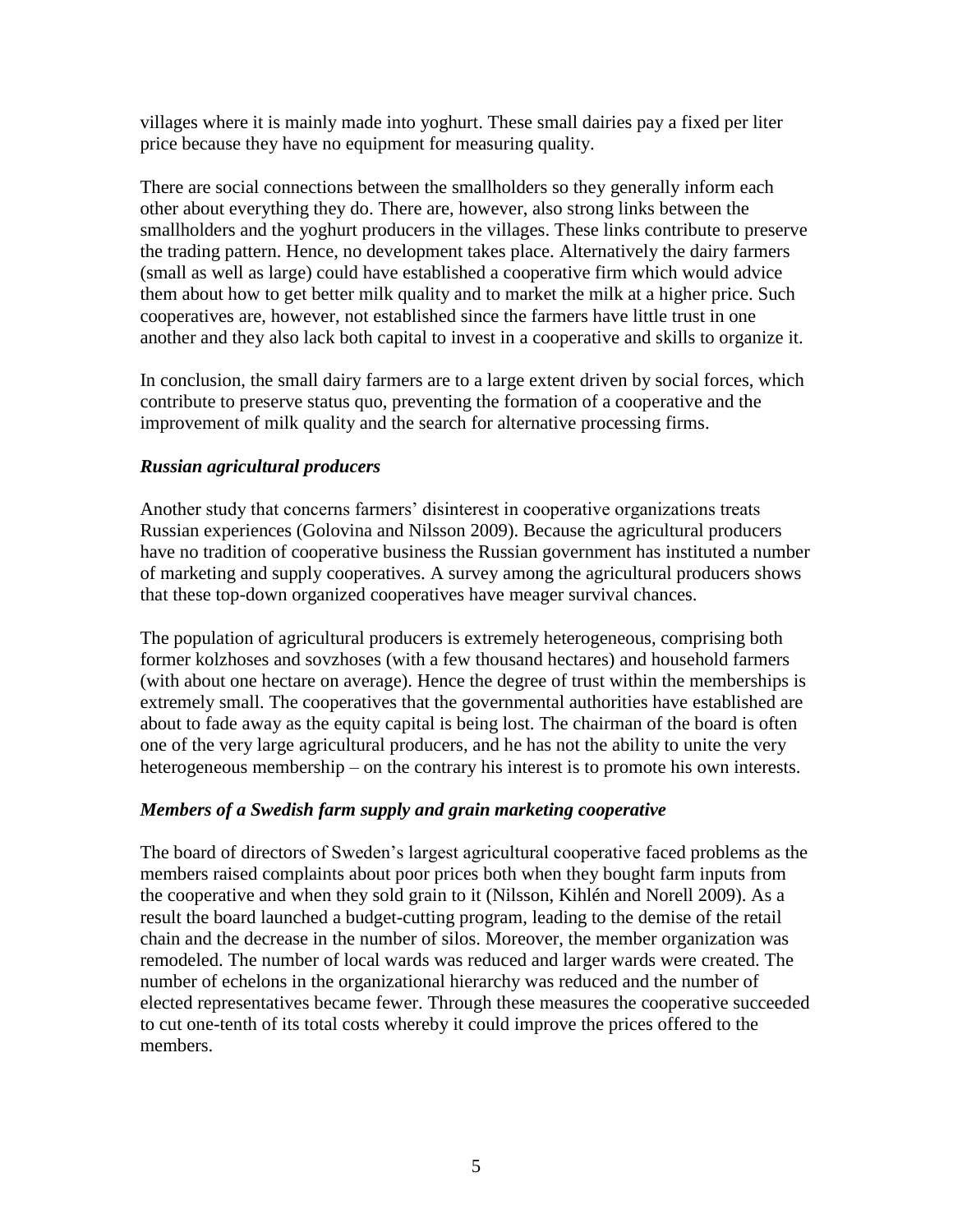This cost cutting process was, however, not positively received by the members. Both the silo plants and the retail outlets were the members' local connections to the cooperative. These plants had "always" existed and were important to preserve a living countryside, according to the members. The new member organization was considered to weaken the members' connection to each other and to the cooperative. A survey showed that the members had low trust in the cooperatives' leadership, and their commitment was low. Hence, the social forces within the membership and the economic interests of the members were contradictory.

Contributing to the low member commitment is the fact that this cooperative follows a specific governance structure. One-fourth of the cooperative's turnover is trade with the members – the rest is upstream and downstream activities with no connection to the farmers, also internationally. The cooperative has operations in 19 countries. The nonmember related business operations are run as a profit-maximizing business. Thanks to the profits of these downstream and upstream operations the members get extremely good return on the investments in the cooperative. Nevertheless they feel that the non-member related operations dominate the cooperative to the extent that their interests are no longer taken into account.

#### *New Zealand dairy farmers*

In 2007 the board of Fonterra, one of the world's largest dairy cooperatives, proposed that the cooperative should be partly demutualized. In order to be able to exploit market opportunities the cooperative needed more capital, and the Stock Exchange was considered to be the best capital source (Rydberg 2009). Most members were, however, opposed to this remodeling plan. There is a strong cooperative tradition in New Zealand. For most dairy farmers Fonterra is the only possible milk buyer. Hence, an opposition' was seen within the membership, and the board withdrew its proposal.

Contributing to this development is the fact that Fonterra has a "shadow board", Shareholders' Council, which worked against the proposal of the board. The Shareholders' Council enjoys the members' confidence much more than the Board. It was meant to be a "watch dog" when Fonterra was established as this cooperative would be extremely dominating in the New Zealand dairy industry.

#### **2.2 Alignment of member society and business firm motives**

Many studies report about similar social driving forces among cooperative members (e.g. Jensen 1990; Hansen, Morrow and Batista 2002; Bhuyan 2007; James and Sykuta 2006; Österberg and Nilsson 2009). Some state that various economic factors are important for member commitment, loyalty, and other expressions of satisfaction (Fulton and Adamowicz 1993; Gray and Kraenzle 1998). However, others state that the cooperatives' service level as well as the cooperatives' ability to offer an assured market is just as important as the price levels (Burt and Wirth 1990; Misra, Carley and Fletcher 1993), or sometimes even more important (Bravo-Ureta and Lee 1988; Cain, Toensmeyer and Ramsey 1989; Jensen 1990; Klein, Richards and Walburger 1997).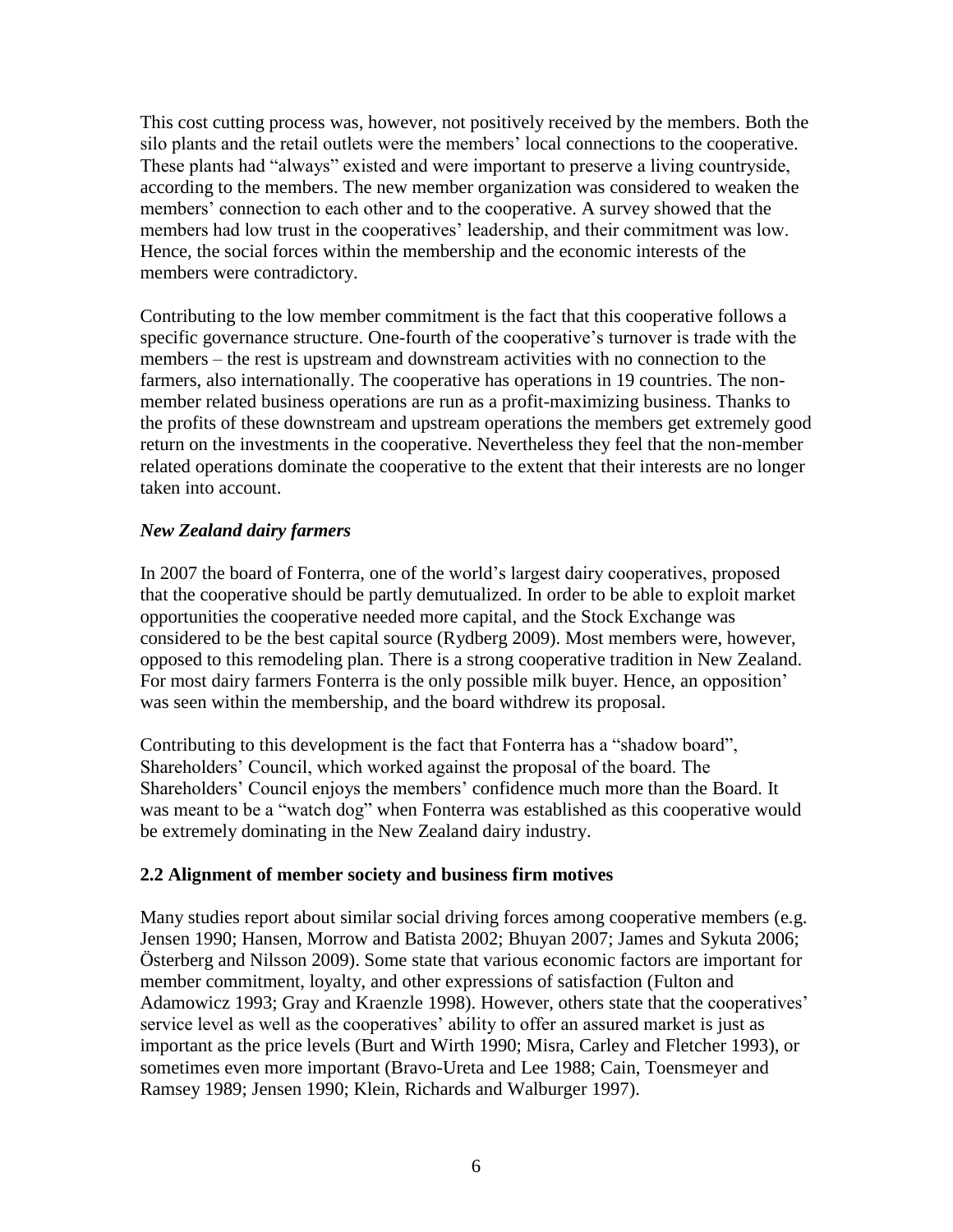Borgen (2001) conducted a study among members of Norwegian cooperatives. The farmers have a psychological attachment to their cooperatives. Their membership even contributes to providing "self-identification". In an investigation, covering Swedish members of agricultural cooperative within different industries Fahlbeck (2007) found that there is a preference for unallocated (collectively owned) capital. This may be interpreted as the members feeling like a collective.

Laursen (2005) found regarding different Danish cooperatives that the farmers were generally satisfied with the cooperatives, even though these are of very large size. The largest agricultural cooperatives in Denmark seem to have succeeded in preserving strong member satisfaction even though they are working on world market conditions.

#### **3** *Gemeinschaft* **and** *Gesellschaft*

The empirical observations presented in section 2 may be analyzed in terms of *Gemeinschaft* and *Gesellschaft*. These two concepts originate from classical sociological theory, coined by the German pioneering sociologist Ferdinand Tönnies in 1887. The concepts have been translated into English as "community" and "society" (Tönnies 1957) but these terms do not cover the original German terms very well so *Gemeinschaft* and *Gesellschaft* are most often used also in English language texts.

*Gemeinschaft* and *Gesellschaft* are ideal type concepts. They may very well exist in their extreme form in real life but there is also a host of intermediary forms.

#### *3.1 Gemeinschaft*

*Gemeinschaft* implies interaction between humans who know each other more or less and, above all, who care for each other. Hence it most often concerns interaction within relatively small groups. It is typical that the group of founders of a cooperative society consists of a few individuals who are well acquainted, and thus have trust in each other. It is, however, not necessary that *Gemeinschaft* occurs only in small groups. The number of individuals could even be quite large, for example within a social class, where a specific class consciousness exists. Therefore, one may find *Gemeinschaft* also in large cooperative memberships as well as in churches and social classes.

Within a *Gemeinschaft*, the motivation is the individuals' *Wesenwille,* which has been translated into "essential will". The *Gemeinschaft* members are members of the group because the membership is self-evident to them. The driving force is hence almost instinctive and organic. The membership gives satisfaction in itself and is thus selffulfilling. To the extent that a member of a *Gemeinschaft* does no longer find his or her membership satisfactory, he or she will leave the group, and vice versa. Because of this *Gemeinschaft* groups tend to be homogeneous in respects that are important to the members.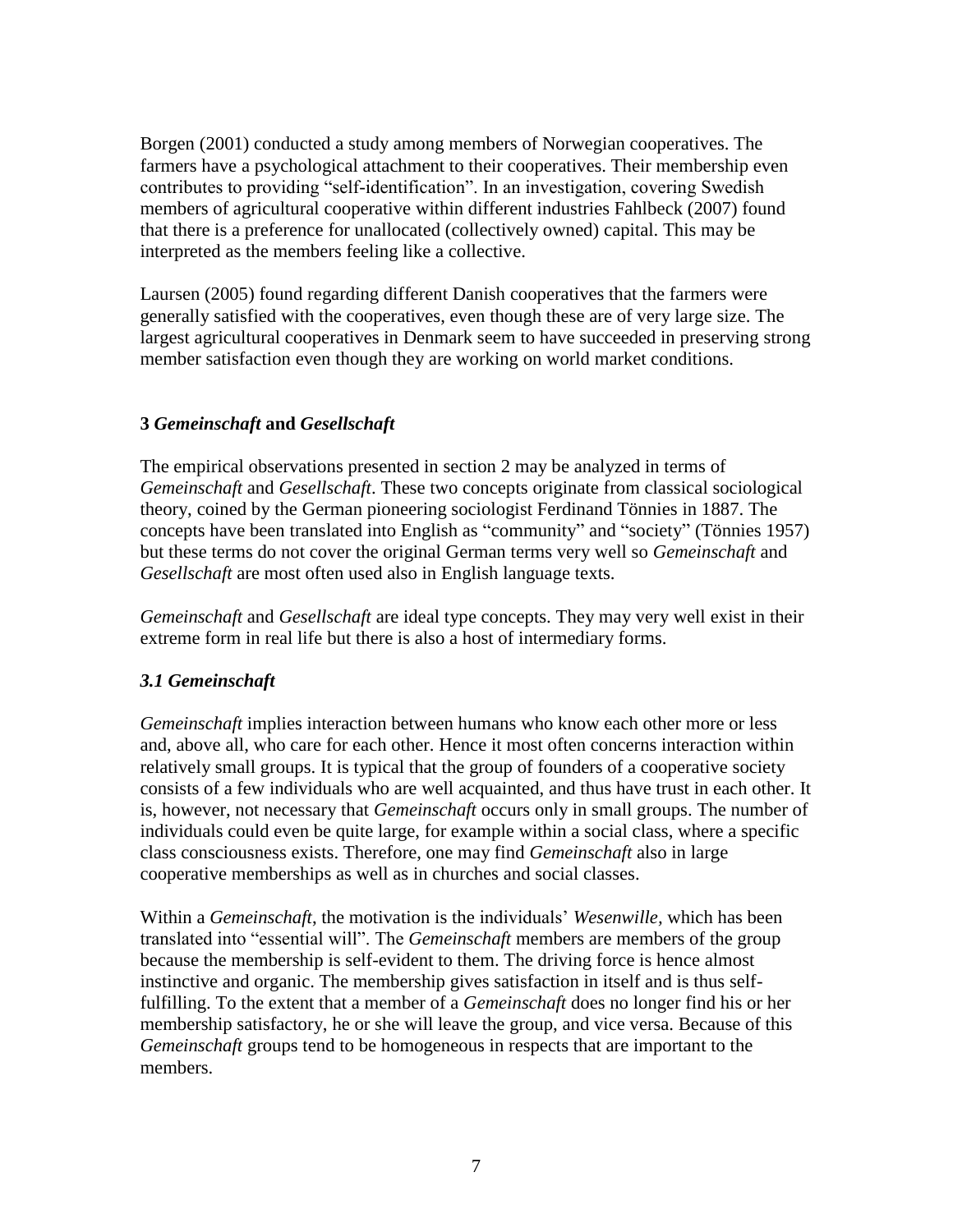Tönnies identified two types of *Gemeinschaft*. One is cooperatives *(Genossenschaft),* which implies community between all participating actors on an equal basis. The other subgroup is authority *(Herrschaft),* which implies that there are natural or elected leaders within the group, for example priests within a religious community. It seems that Tönnies had sympathies for the cooperative category as the entire book has been seen as an expression of his worries about the increasing dominance of *Gesellschaft* formations in Germany of his time, and he hoped that the growing consumer cooperative movement was a promising development.

### *3.2 Gesellschaft*

*Gesellschaft* concerns human interaction when the actors are unknown and anonymous to one another. *Gesellschaft* interaction is more likely to occur within large groups of individuals. Hence it may characterize the interaction within large cooperative memberships, including the members' attitudes towards the cooperative society and the cooperative firm. Just as the case is with *Gemeinschaft, Gesellschaft* is found in both large and small groups of individuals. It occurs, for example, when an individual buyer and an individual seller are negotiating with each other.

The driving force behind *Gesellschaft* was called *Kürwille* by Tönnies, or "conditional will" or "arbitrary will". It implies that the individual exhibits a calculative behavior. An individual who acts according to *Kürwille* separates means from ends and is thus able to choose efficient means to reach his or her goals. Hence, the behavior is future directed, purposive and instrumental.

## *3.3* **From** *Gemeinschaft* **to** *Gesellschaft*

*Gemeinschaft* and *Gesellschaft* are opposing each other. An individual who acts according to *Wesenwille* in a *Gesellschaft* setting will have problems, and vice versa. For this reason the balance between the two modes of interaction determines the degree of success of an individual or organization may get. An actor must know the balance between the two interaction types and act accordingly, or the actor must choose a setting that is suitable for a specific way of acting.

The problems of conflicting *Gemeinschaft* and *Gesellschaft* are aggravated as the two are often organizationally related to each other and thus they affect each other. This is the case of cooperative organizations, comprising both a cooperative society and a cooperative business firm. Tönnies devoted much thought to a similar relationship, namely that between the people and the state.

Many researchers, including Tönnies himself, state that the balance between the two types of human interaction is successively changing. *Gesellschaft* is constantly gaining ground on behalf of *Gemeinschaft*. This pattern could, however, not be the entire truth as that would imply that over the years all human interaction would be of the *Gesellschaft* type.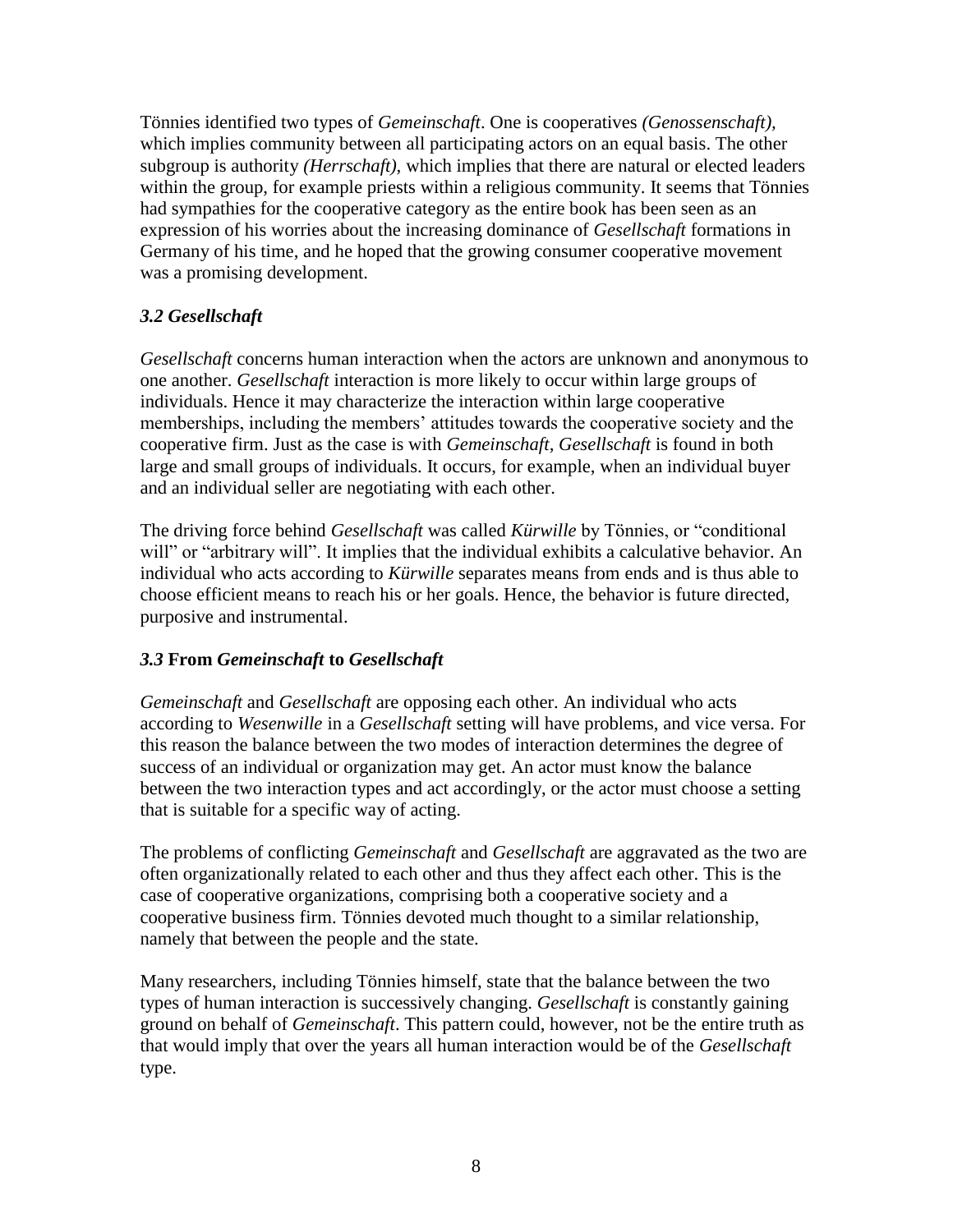The solution to this apparent paradox must reasonably be that new *Gemeinschaft* organizations are being established all the time, but these new establishments are so small that they are hardly visible to observers. *Gemeinschaft* organizations, which are successful, tend to grow whereby they take on more and more *Gesellschaft* attributes. For example, it is a widespread observation that cooperatives, in order to be competitive, expand and merge, and so the membership organizations become large and get bureaucracy attributes. In several Western European countries there is a wave of small newly established cooperatives as a reaction to the continuing growth of the large cooperatives. "Countervailing powers" are in operation. These newly established and small cooperatives are generally characterized by substantial *Gemeinschaft.* 

The difficulties in preserving *Gemeinschaft* are the core of Michels' study of the German social democratic movement (Michels 1968 [1911]). As the Party expanded, the organization could no longer preserve its democratic ideals. Instead a small elitist group will grasp the control. Michels considered this to be an inevitable development in all democratic popular movements, and so he coined the concept "the Iron Law of Oligarchy". Michels' study has often been cited by critics of cooperative organizations.

A similar development is reported by Stryjan (1989) when he investigated the development of the Israeli *kibbutzim.* For this form of cooperative organization to survive, a constant "reproduction of the membership" is necessary, otherwise the *Gesellschaft* attributes will squeeze out the *Gemeinschaft* attributes. The *kibbutzim* are successively losing ground.

#### **4 Analysis**

The six studies presented above are here subject to interpretation in terms of the *Gemeinschaft-Gesellschaft* taxonomy. All the studies indicate that members of cooperative societies do not always behave in accordance with the assumptions of *homo oeconomicus.* They are rather *homo sociologicus* even though the border line between these two conceptions of human behavior is often diffuse.

The Russian agricultural producers would benefit from cooperative organizations, and so would the Macedonian smallholders in the dairy industry. If these actors were to behave rationally – in line with *Gesellschaft* norms – they could perhaps establish some cooperatives. The fact that the level of trust between the farmers is low prevents them from taking any initiative in the direction of cooperative formation. To the extent that the Russian agricultural producers and the Macedonian smallholders have good reasons for their distrust in other producers their behavior does not express *Gemeinschaft* behavior but rather *Gesellschaft* behavior*.* Given the conditions in these two countries it is likely that they have good reasons to doubt the trustfulness of other farmers.

The situation is more complex in Russia than in Macedonia as the Russian agricultural producers actually have cooperatives, established by the governmental administration. The fact that these cooperative were founded by governmental bodies and not by the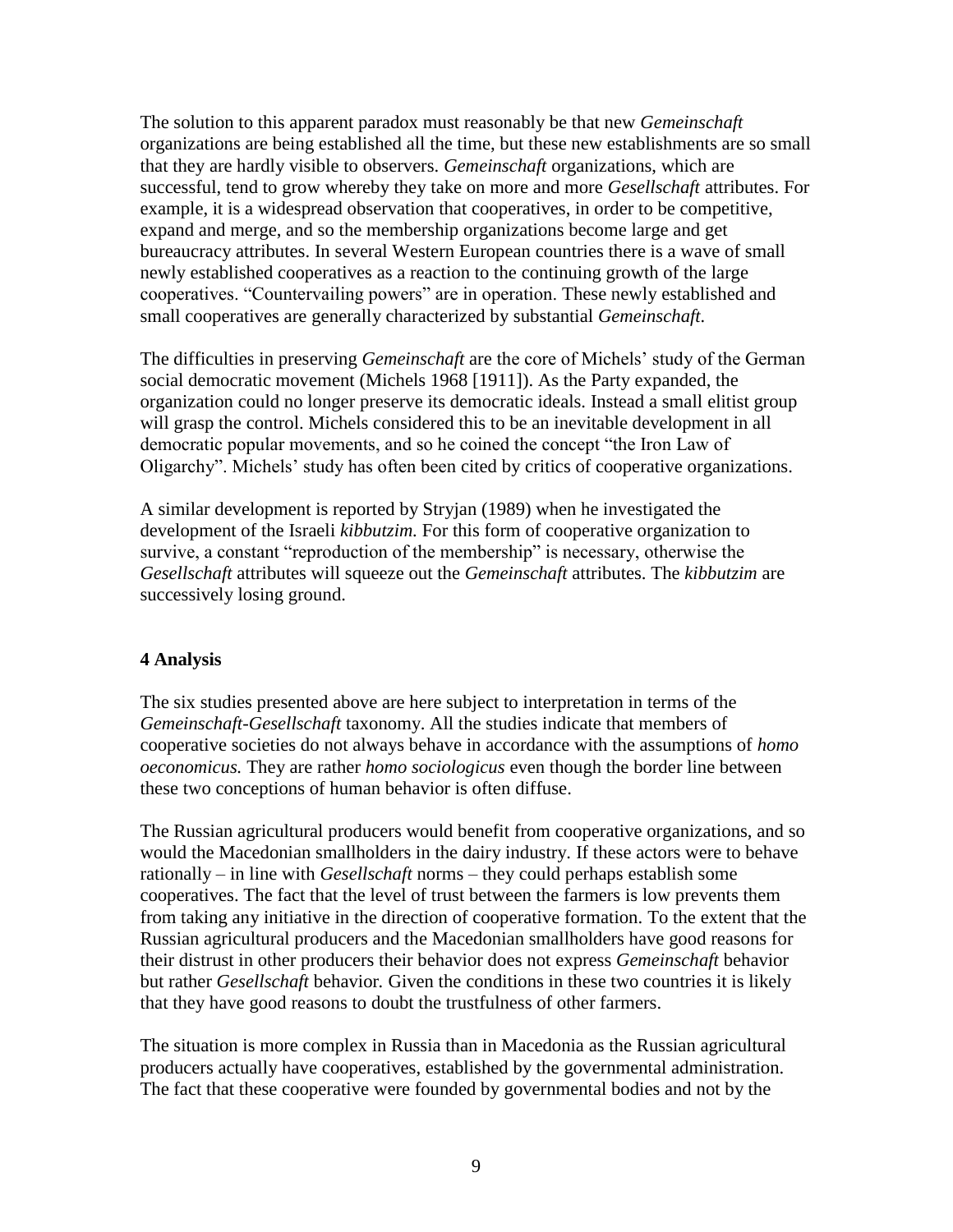producers is crucial. The producers' trust in government is strongly influenced by their experiences from the Soviet era, which is to say that the producers are due to have little sympathy for the top-down organized cooperatives. These firms are not considered to belong to the producers.

On top of this, the heterogeneity among the Russian agricultural producers is extreme, so the prospects for trust, commitment and loyalty are minimal. The producers are members because they want to reap the benefits from governmental investments in the cooperatives, not because they believe in cooperative business – actually they have very little knowledge about cooperatives. Hence, one may conclude that the Russian agricultural producers have no *Gemeinschaft* relation to the cooperatives. The same is true for the Macedonian small dairy farmers. Under such conditions any future for cooperative business does not exist.

The opposite condition holds true for the New Zealand dairy farmers. Being a member of Fonterra contributes to the self-identification for the dairy farmers. Contributing to this is the fact that the farmers might be in a vulnerable position if Fonterra were no longer controlled by the farmers. The cooperative tradition in New Zealand is so strong that the dairy farmers want to keep on owning and controlling Fonterra and deliver their milk to this cooperative.

The situation in the largest Swedish cooperative in the farm supply and grain marketing industry is complex. On the one hand the members demand the best possible prices from their cooperative, i.e. a *Gesellschaft* attribute. On the other hand they also want the cooperative to be small and personal – a *Gemeinschaft* demand. The two requirements do not go hand in hand. This may be an outcome of the fact that the organization is split up into two – one member-business organization and the dominating profit-maximizing organization. The logics within these two parts are widely disparate so the members do not know which kind of organization their cooperative is.

The cooperative has become so large and so diversified that the members have difficulties to identify themselves with it. It has expanded so much upstream and downstream that the members no longer understand the business activities. The international business activities are difficult for the member to apprehend.

As many of the locally based silo plants were closed and the local retail outlets were closed the members felt that the cooperative had abandoned them. These operations constituted the heart of the business, according to the members. The members demand *Gemeinschaft* while they are acting according to *Gesellschaft* norms, i. e. demanding better prices. An explanation to this seemingly contradictory behavior is that they do not understand the complex structure of the cooperative organization. The members want decentralization but the business logics require centralized decision-making.

The consequence of a complex structure of the cooperatives is also seen in the case of the forestry cooperative case. The forest owners might have the goal of getting as much as possible for their timber *(Gesellschaft)*, but as they are bewildered by the complexities as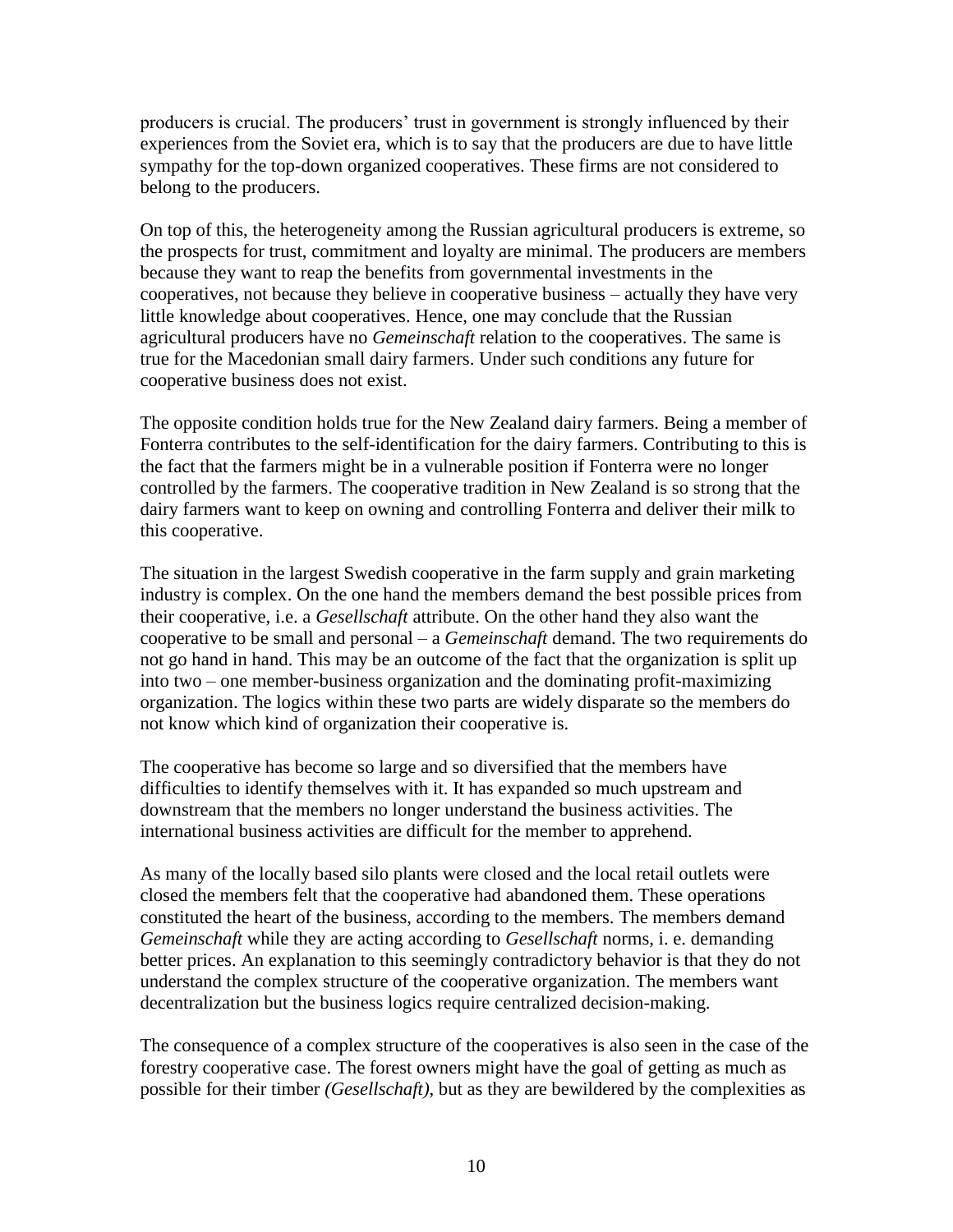concerns pricing principles they resort to socially contingent behavior *(Gemeinschaft)*. The members might want to behave according to *Gesellschaft* norms but due to the difficulties of doing so they rather behave according to *Gemeinschaft.*

### **5 Conclusions**

Behavior of cooperative business and investor-owned firms differs. *Homo Sociologicus* features in the orientation of members may clash with the orientation of their business firm in a cooperative, whereas this interaction will most likely be different when the business firm is investor-owned. At first glance, cooperative members, being humans of flesh and blood, may seem to behave "irrationally'. However, cooperative members behaving according to *Gemeinschaft* norms may also be seen as rational in a *Homo Oeconomicus* sense. Belonging to a social group and being influenced by social relationships may be rational for the individual. Hence, it seems that *Homo Sociologicus* and *Homo Oeconomicus* are siblings. Like so often siblings often fight but still they tend to support one another.

For this reason researchers when studying cooperatives should acknowledge the complexity that exists in cooperative businesses. The balance between *Gemeinschaft (Wesenwille)* and *Gesellschaft (Kürwille)* is hard to know beforehand, hence empirical studies are important. Therefore behavioral theories are valuable and so are empirical studies of the behavior of cooperative members and potential members.

As concerns topics for research it must be stressed that cooperative organizational models must be prioritized. The discussion above indicates that there may be conflicts between the member organization, where *Gemeinschaft* is often prevailing, and the cooperative business firm where *Gesellschaft* is due to rule. Additionally, the researchers should understand the mechanism that *Gesellschaft* is expanding on the behalf of *Gemeinschaft* in cases where *Gesellschaft* organizations are successful. The present trend of large cooperatives having problems to maintain their *Gemeinschaft* attributes is indicative. On the other hand, new and small cooperatives are continuously being established, based on *Gemeinschaft* conditions.

Researchers must find ways whereby the members' quest for *Gemeinschaft* may be balanced with their *Gesellschaft* relationship to the co-operative (incentive alignment). Each cooperative organizational model implies different combinations of *Gemeinschaft* and *Gesellschaft* (incentive structures). The issue of centralization versus decentralization of decision making is essential. Which effects do different governance structures have for the cooperative members?

## **References**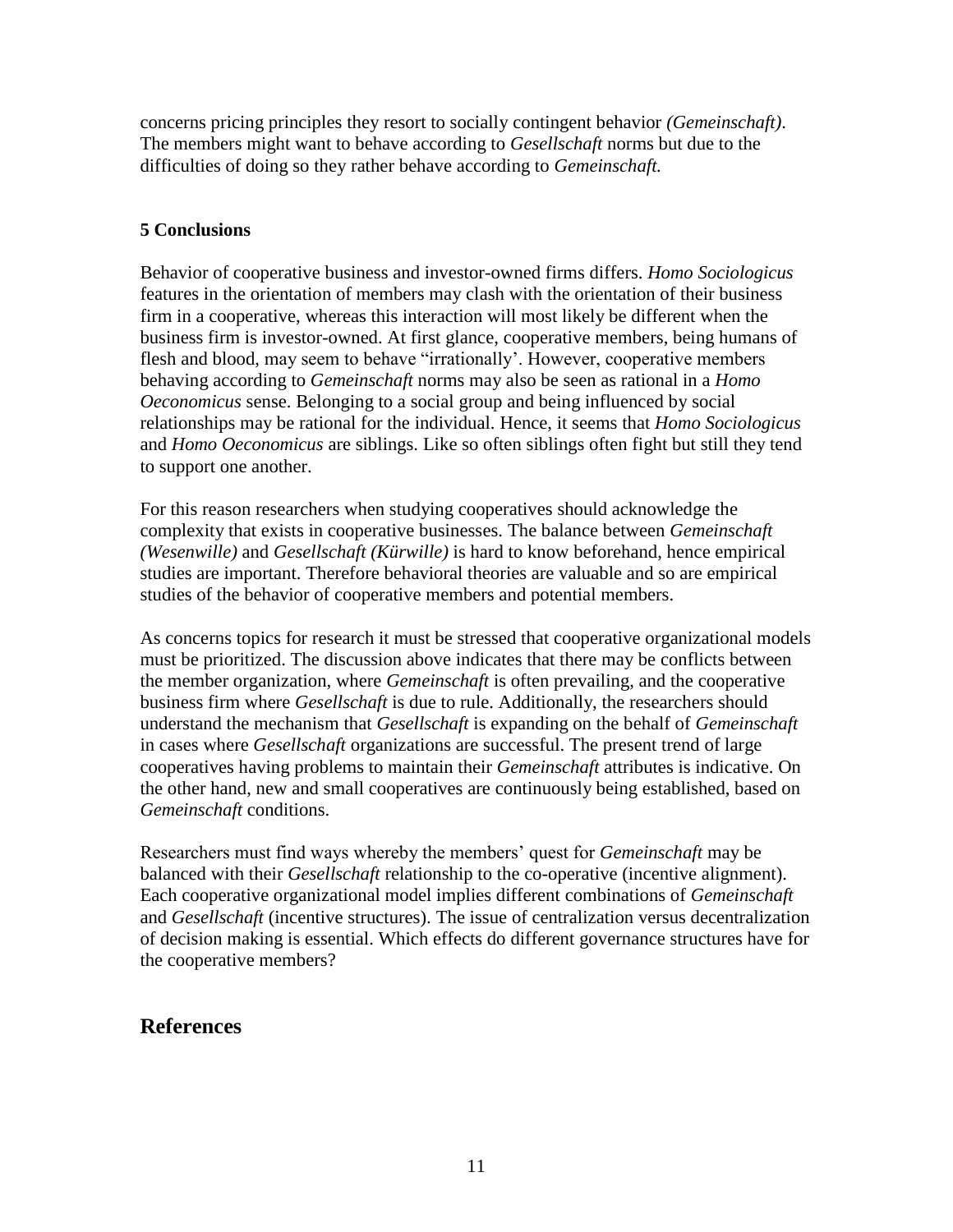- Baron, M-L. (2007). Defining the Frontiers of the Firm through Property Rights Allocation: The Case of the French Retailer Cooperative Leclerc, *Review of Social Economy*, 65, 293-317.
- Bhuyan, S. (2007). The 'people' factor in cooperatives: An analysis of members' attitudes and behavior. *Canadian Journal of Agricultural Economics*, 55, 275–298.
- Bijman, J, Hendrikse, G.W.J., Van Oijen, A.A.C.J. (2007). Accommodating two worlds in one organization: Changing board roles in agricultural cooperatives. *International Society for New Institutional Economics*. Reykjavik, Iceland.
- Borgen, S.O. (2001). Identification as a trust-generating mechanism in cooperatives. *Annals of Public and Cooperative Economics*, 72, 208–228.
- Bravo-Ureta, B.E., Lee, T.C. (1988). Socioeconomic and technical characteristics of New England dairy cooperative members and non-members. *Journal of Agricultural Cooperation*, 3, 12–27.
- Burt, L., Wirth, M.E. (1990). Assessing the effectiveness of a farm supply cooperative: A comparison of farmer and manager viewpoints. *Journal of Agricultural Cooperation*, 5, 17–26.
- Cain, J.L., Toensmeyer, U.C., Ramsey, S. (1989). Cooperative and proprietary firm performance as viewed by their customers. *Journal of Agricultural Cooperation*, 4, 81–88.
- Chaddad, F.H., Cook, M.L. (2004). Understanding new cooperative models: An ownership-control rights typology, *Review of Agricultural Economics*, 26, 346-360.
- Enander, J., Melin, A., Nilsson, J. (2009). Social influences in forest owners' choice between cooperative and investor-owned buyers. http://pub-epsilon.slu.se/1257/
- Fahlbeck, E. (2007). The horizon problem in agricultural cooperatives only in theory? In K Karantininis and J Nilsson (Ed.), *Vertical markets and cooperative hierarchies* (pp. 255–274). Dordrecht: Springer.
- Fulton, J.R., Adamowicz, W.L. (1993). Factors that influence the commitment of members to their cooperative organization. *Journal of Agricultural Cooperation*, 8, 39–53
- Furubotn, E., Pejovich, S. (1972). Property rights and economic theory: A survey of recent literature. *Journal of Economic Literature*, 10, 1137-1162.
- Golovina, S., Nilsson, J. (2009). Difficulties for the development of agricultural cooperatives in Russia: The case of the Kurgan region, *Journal of Rural Cooperation*, 37, 52–70.
- Gray, T.W., Kraenzle, C.A. (1998). Member participation in agricultural cooperatives: A regression and scale analysis. RBS Research Report 165. US Department of Agriculture, Rural Business – Cooperative Service, Washington DC.
- Hakelius, K. (1999). Farmer cooperatives in the  $21<sup>st</sup>$  century: Young and old farmers in Sweden. *Journal of Rural Cooperation*, 27, 31–54.
- Hansen, M.H., Morrow, J.L. Jr., Batista, J.C. (2002). The impact of trust on cooperative membership retention, performance and satisfaction: An exploratory study. *International Food and Agribusiness Management Review*, 5, 41–59.
- Hendrikse, G.W.J. (2005). Contingent control rights in agricultural cooperatives, in T. Theurl and E.C. Meijer (Ed.), *Strategies for cooperation* (385-394), Shaker Verlag, Aachen.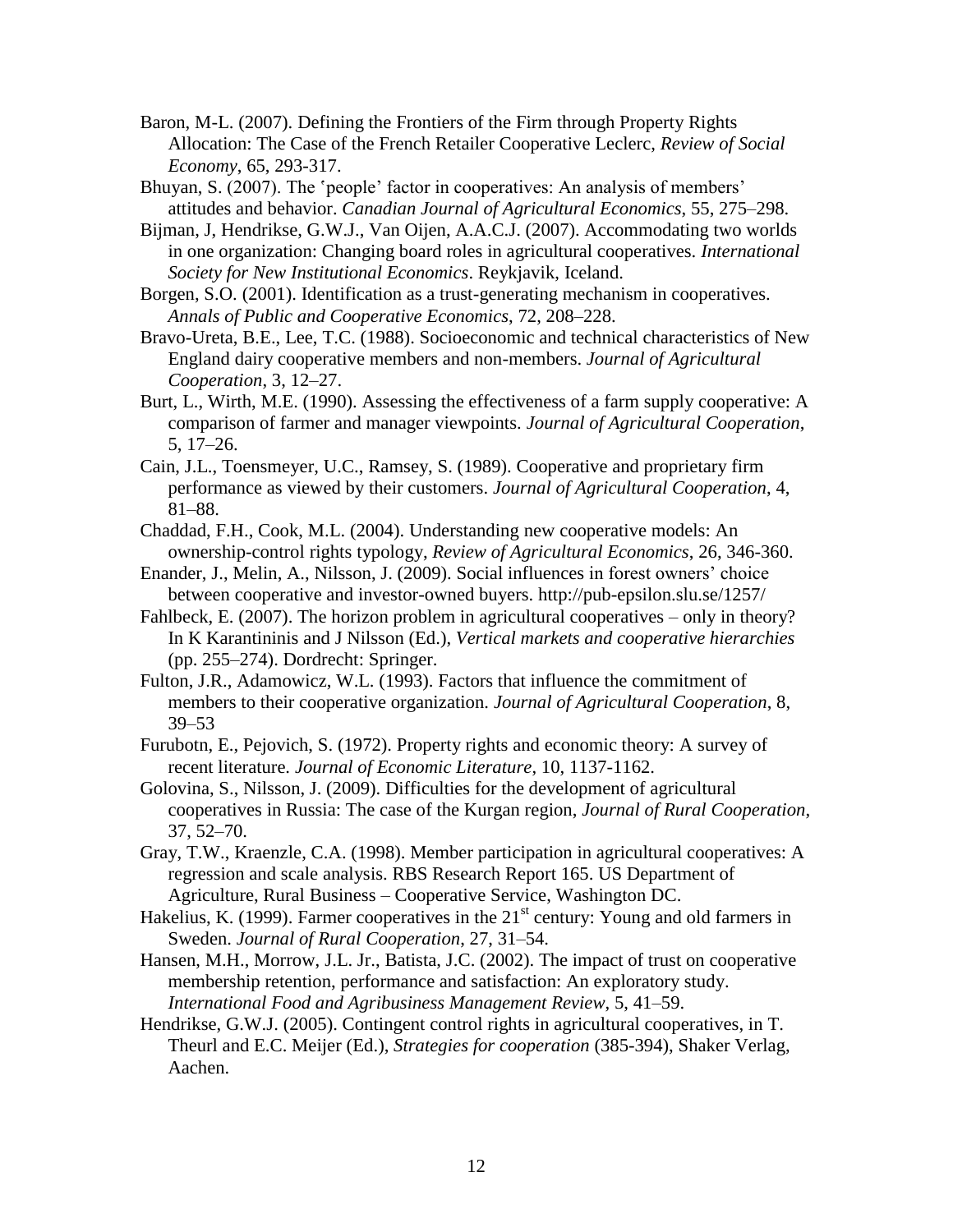- Hogeland, J.A. (2006). The economic culture of U.S. agricultural cooperatives. *Culture & Agriculture*, 28, 67–79.
- James, Jr. H.S., Sykuta, M.E. (2006). Farmer trust in producer- and investor-owed firms: Evidence from Missouri corn and soybean producers. *Agribusiness: An International Journal*, 22, 135–153.
- Jensen, K. (1990). Factors associated with the selection of cooperative vs. proprietary handlers of milk in Tennessee. *Journal of Agricultural Cooperation*, 5, 27–35.
- King, R.P. (1995). The future of agricultural cooperatives in North America: Discussion. *American Journal of Agricultural Economics*, 77, 1160-1161.
- Klein, K.K., Richards, T.J., Walburger, A. (1997). Determinants of co-operative patronage in Alberta. *Canadian Journal of Agricultural Economics*, 45, 93–110.
- Krstevska, A., Nilsson, J. (2009). Conditions for structural change in the Macedonian dairy industry. The dairy farmers' choice of processors. Paper presented at the 4th international conference on Economics and Management of Networks, at University of Sarajevo, Bosnia and Herzegovina.
- Lang, K.A. (2006). Cognition, agency theory and organizational failure: A Saskatchewan Wheat Pool case study. Mater thesis, University of Saskatchewan, Saskatoon.
- Laursen, C.V. (2005). Member satisfaction and participation in modern Danish cooperatives – a comparative analysis of the organizational characteristics of Arla Foods, Danish Crown and DLG. Mater thesis. The Royal Veterinary and Agricultural University, Food and Resource Economics Institute (FOI), Frederiksberg, Denmark.
- Michels, R. (1968[1911]). *Political parties: a sociological study of the oligarchical tendencies of modern democracy*. New York: Free Press.
- Misra, S.K., Carley, D.H., Fletcher, S.M. (1993). Dairy farmers' evaluation of dairy cooperatives. *Agribusiness: An International Journal*, 9, 351–361.
- Nilsson, J., Ohlsson, C. (2007). The New Zealand dairy cooperatives' adaptation to changing market conditions. *Journal of Rural Cooperation*, 35, 43–70.
- Nilsson, J., Kihlén, A., Norell, L. (2009). Are traditional cooperatives an endangered species? About shrinking satisfaction, involvement and trust, *International Food and Agribusiness Management Review*, 12, 103–123.
- Österberg, P., Nilsson, J. (2009). Members' perception of their participation in the governance of cooperatives: The key to trust and commitment in agricultural cooperatives. *Agribusiness: An International Journal*, 25, 181–197.
- Richards, T.J., Klein, K.K., Walburger, A. (1998). Principal-agent relationships in agricultural cooperatives: An empirical analysis from rural Alberta. *Journal of Cooperatives*, 13, 21–33.
- Rydberg, C. (2009). Changing Fonterra's ownership model? Changing Fonterra's ownership model? Master thesis 564, Department of Economics, Swedish University of Agricultural Sciences, Uppsala.
- Stryjan, Y. (1989). *Impossible organizations: Self-management and organizational reproduction*. New York: Greenwood.
- Tönnies, F. (1957[1887]). *Community and society*. New York: Harper & Row.
- Van Bekkum, O.F., Bijman, J. (2006). Innovations in cooperative ownership: Converted and hybrid listed cooperatives. Paper presented in  $7<sup>th</sup>$  International Conference of Managemeng in AgriFood Chains and Networks, Ede, Netherlands, May 31–June 1.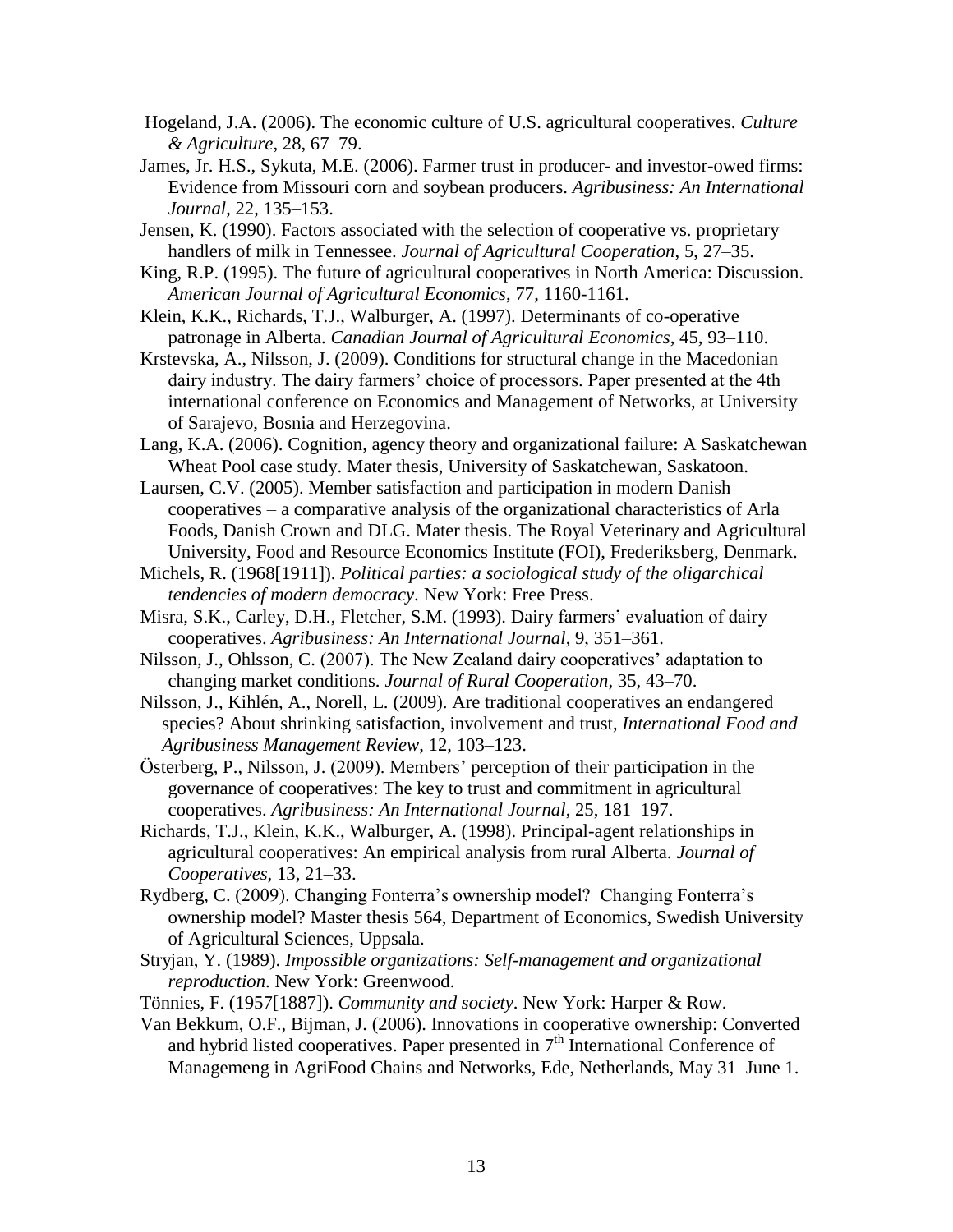Van der Krogt, D., Nilsson, J., Høst, V. (2007). The impact of cooperatives' risk aversion and equity capital constraints on their inter-firm consolidation and collaboration strategies – with an empirical study of the European dairy industry. *Agribusiness: An International Journal*, 23, 452–472.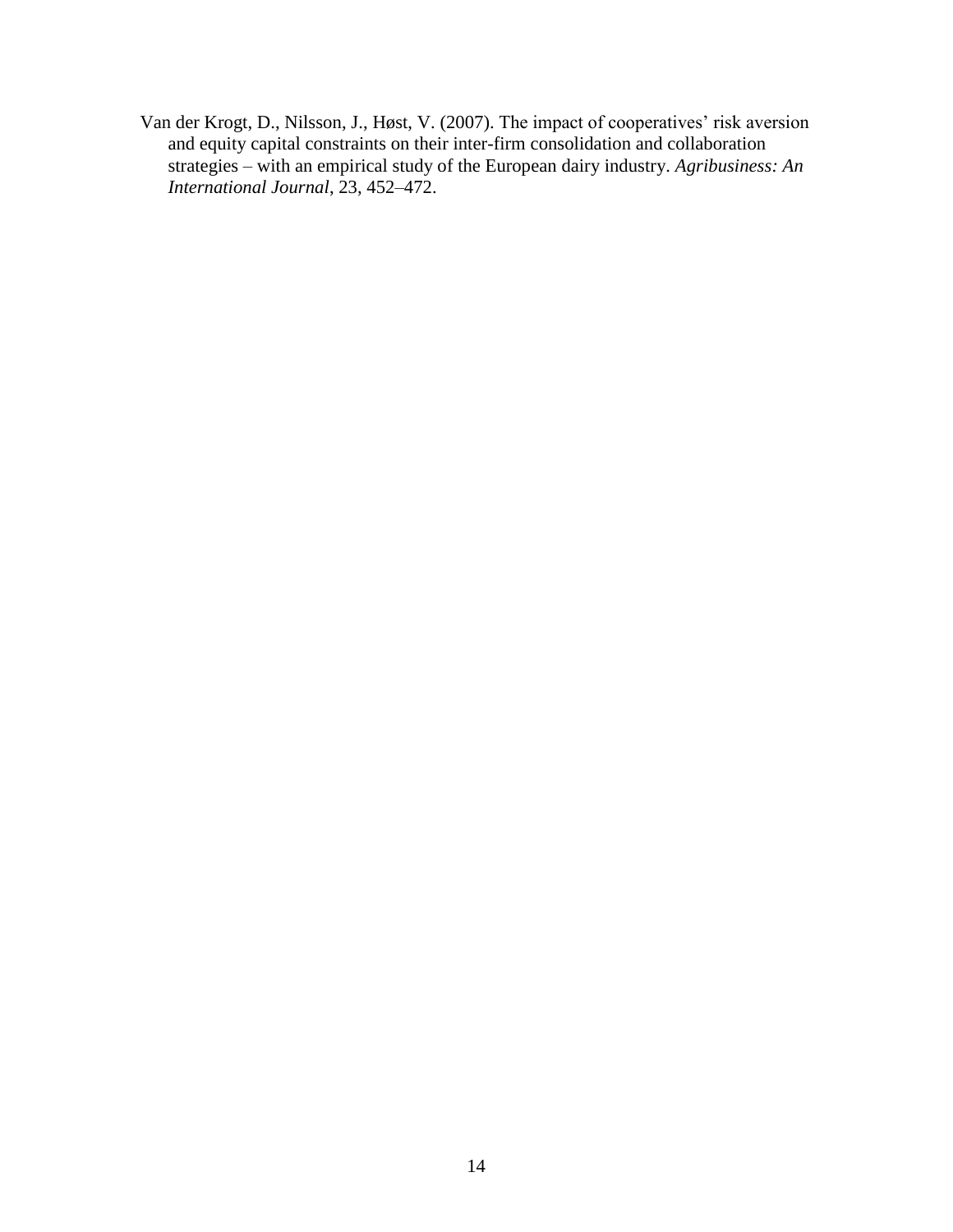# **Publications in the ERIM Report Series Research in Management**

#### **ERIM Research Program: "Organizing for Performance"**

**2009**

*On the Specification of the Gravity Model of Trade: Zeros, Excess Zeros and Zero-Inflated Estimation* Martijn J. Burger, Frank G. van Oort, and Gert-Jan M. Linders ERS-2009-003-ORG <http://hdl.handle.net/1765/14614>

*The Current State of Research on Networks in China's Business System* Johannes Meuer and Barbara Krug ERS-2009-007-ORG <http://hdl.handle.net/1765/14842>

*Encountered Problems and Outcome Status in Nascent Entrepreneurship* A. Marco van Gelderen, B. Pankaj Patel, and A. Roy Thurik ERS-2009-008-ORG <http://hdl.handle.net/1765/14913>

*The Ethics of Organizations: A Longitudinal Study of the U.S. Working Population* Muel Kaptein ERS-2009-018-ORG <http://hdl.handle.net/1765/15405>

*From Symbolic to Substantive Documents: When Business Codes of Ethics Impact Unethical Behavior in the Workplace* Muel Kaptein ERS-2009-021-ORG <http://hdl.handle.net/1765/15909>

*Knowledge Management as a Strategic Tool to Foster Innovativeness of SMEs* Haibo Zhou, and Lorraine Uhlaner ERS-2009-025-ORG <http://hdl.handle.net/1765/15913>

*Knowledge Management in the SME and its Relationship to Strategy, Family Orientation and Organization Learning* Haibo Zhou, and Lorraine Uhlaner ERS-2009-026-ORG <http://hdl.handle.net/1765/15914>

*Defining Respectful Leadership: What it is, how it can be measured, and another glimpse at what it is related to* Niels van Quaquebeke, and Tilman Eckloff ERS-2009-027-ORG <http://hdl.handle.net/1765/15942>

*Blue Ocean versus Competitive Strategy: Theory and Evidence* Andrew Burke, André van Stel, and Roy Thurik ERS-2009-030-ORG <http://hdl.handle.net/1765/16037>

*Pattern matching* Tony Hak and Jan Dul ERS-2009-034-ORG <http://hdl.handle.net/1765/16203>

*Replication* Tony Hak and Jan Dul ERS-2009-035-ORG <http://hdl.handle.net/1765/16204>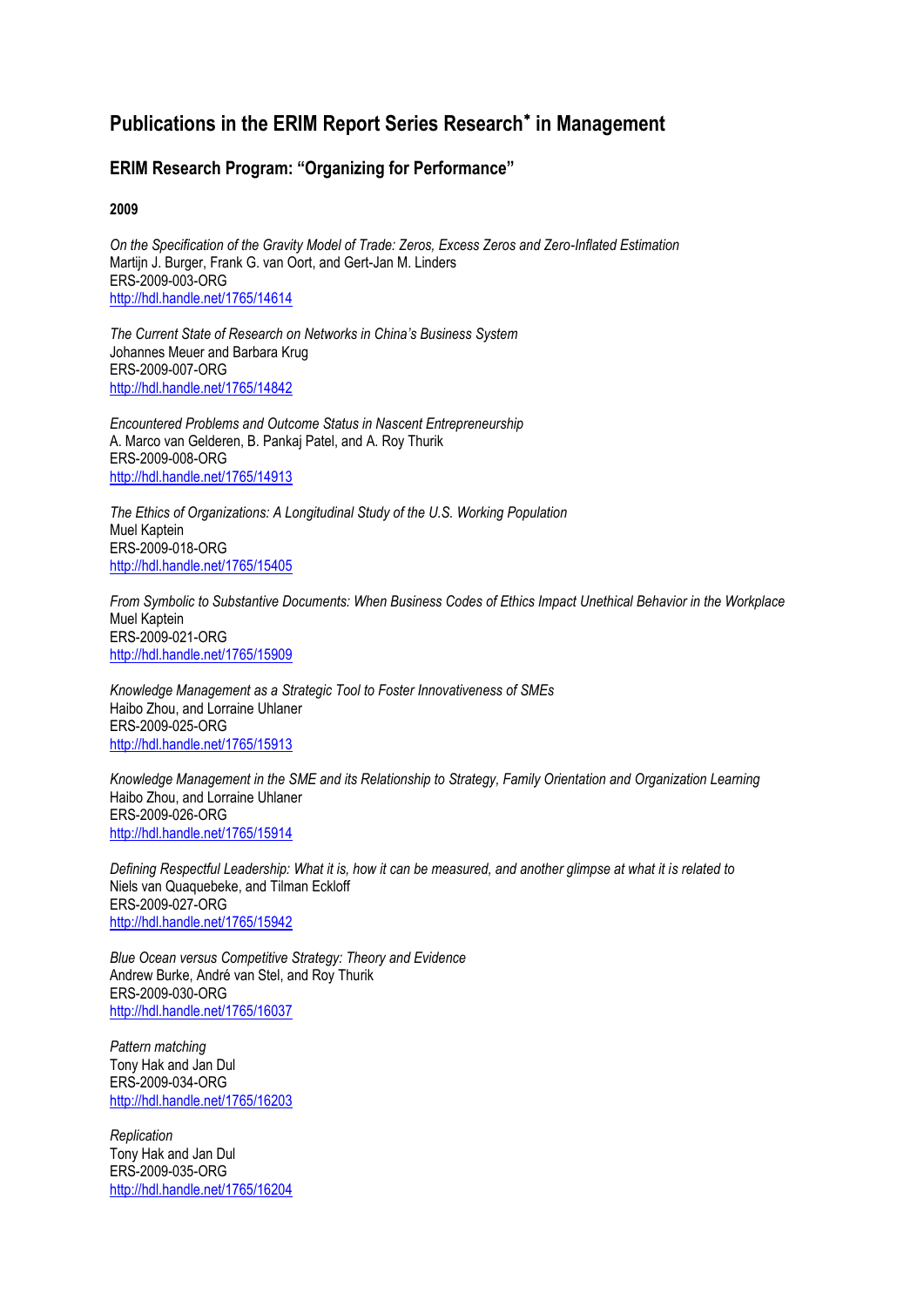*Theory-Building With Cases* Tony Hak and Jan Dul ERS-2009-036-ORG <http://hdl.handle.net/1765/16205>

*Theory-Testing With Cases* Tony Hak and Jan Dul ERS-2009-036-ORG <http://hdl.handle.net/1765/16206>

*Functional Polycentrism and Urban Network Development in the Greater South East UK: Evidence from Commuting Patterns, 1981-2001* B. de Goei, M.J. Burger, F.G van Oort, and M. Kitson ERS-2009-038-ORG <http://hdl.handle.net/1765/16213>

*On the Economic Foundation of the Urban Network Paradigm: Spatial Integration, Functional Integration and Economic Complementarities within the Dutch Randstad* F.G. van Oort, M.J. Burger, and O. Raspe ERS-2009-039-ORG <http://hdl.handle.net/1765/16214>

*Gender Pay Differences in the European Union: Do Higher Wages Make Up For Discrimination?* Erik Canton and Ingrid Verheul ERS-2009-041-ORG <http://hdl.handle.net/1765/16215>

*What do We Know about Social Entrepreneurship: An Analysis of Empirical Research* Brigitte Hoogendoorn, Enrico Pennings, and Roy Thurik ERS-2009-044-ORG <http://hdl.handle.net/1765/16558>

*Developing Innovative Competences in an Emerging Business System: New Private Enterprises in Hangzhou's Software Industry* Mark Greeven and Zhao Xiaodong ERS-2009-045-ORG <http://hdl.handle.net/1765/16599>

*From Inaction to External Whistleblowing: The Influence of the Ethical Culture of Organizations on Employee Responses to Observed Wrongdoing* Muel Kaptein ERS-2009-047-ORG <http://hdl.handle.net/1765/16600>

*What Turns Knowledge into Innovative Products? The Role of Entrepreneurship and Knowledge Spillovers* Joern H. Block, Roy Thurik, and Haibo Zhou ERS-2009-049-ORG <http://hdl.handle.net/1765/16769>

*The X-Factor: On the Relevance of Implicit Leadership and Followership Theories for Leader-Member Exchange (LMX) Agreement* Suzanne van Gils, Niels van Quaquebeke, and Daan van Knippenberg ERS-2009-055-ORG <http://hdl.handle.net/1765/17429>

*Entrepreneurial Finance in France: The Persistent Role of Banks* Sylvie Cieply and Marcus Dejardin ERS-2009-056-ORG <http://hdl.handle.net/1765/17430>